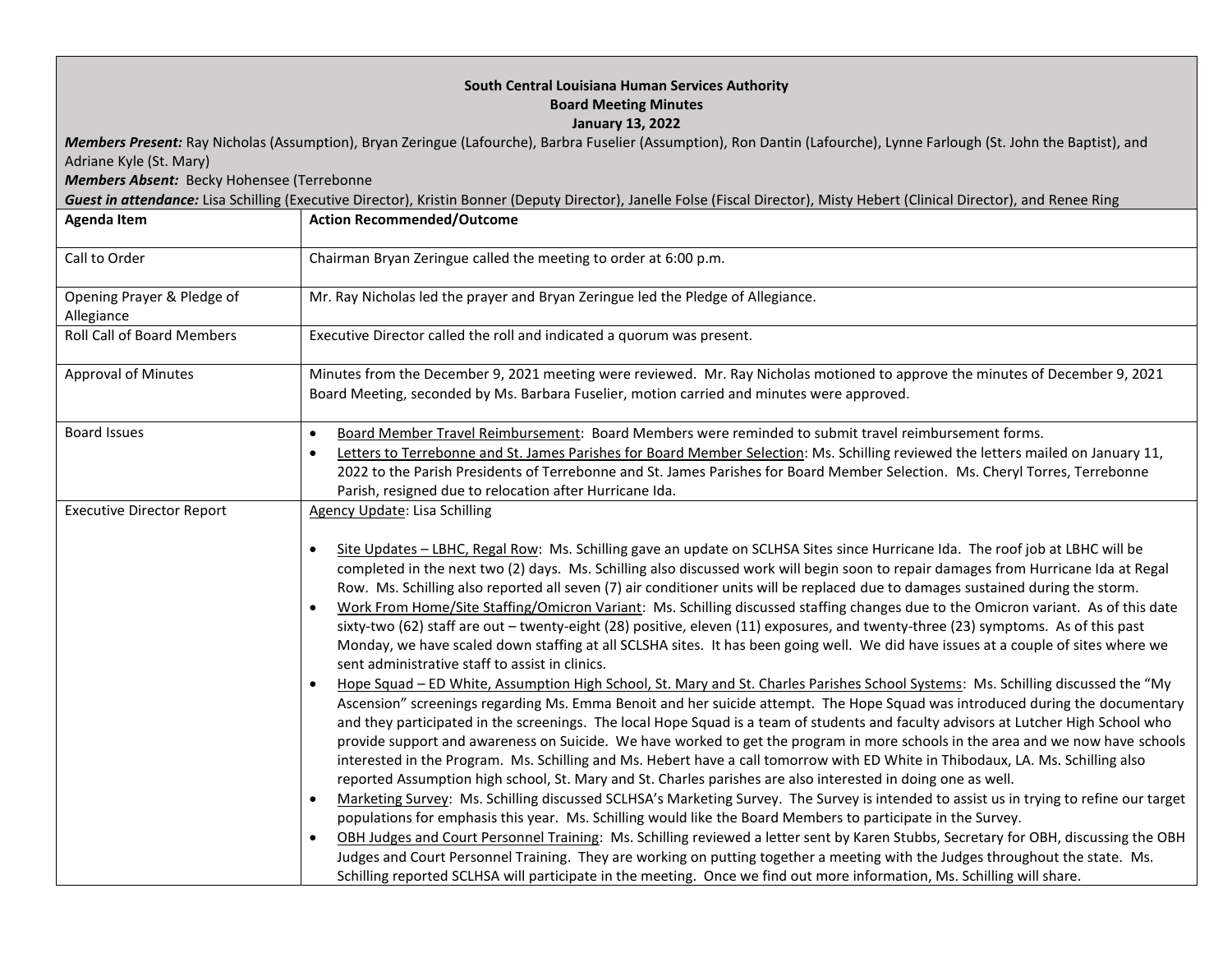| Executive Director Report (cont'd) | HSIC - New Money Formula: Ms. Schilling reviewed the New Money Formula Table put together by LDH with new money coming in to<br>$\bullet$                                                                                                                                                                                                                                                                                                                                                                                                                                                                                                                                                         |
|------------------------------------|---------------------------------------------------------------------------------------------------------------------------------------------------------------------------------------------------------------------------------------------------------------------------------------------------------------------------------------------------------------------------------------------------------------------------------------------------------------------------------------------------------------------------------------------------------------------------------------------------------------------------------------------------------------------------------------------------|
|                                    | the state. If the funds came through, SCLSHA would receive about 9%.                                                                                                                                                                                                                                                                                                                                                                                                                                                                                                                                                                                                                              |
|                                    | LDH Accomplishments Listing: Ms. Schilling reviewed the LDH Accomplishment Listing for 2021.<br>$\bullet$                                                                                                                                                                                                                                                                                                                                                                                                                                                                                                                                                                                         |
| <b>Fiscal Report</b>               | Financial Report: Janelle Folse                                                                                                                                                                                                                                                                                                                                                                                                                                                                                                                                                                                                                                                                   |
|                                    | Monthly Budget Summary (November): Ms. Folse reviewed the FY 21-22 Budget Analysis for November as of 11/30/2021 including<br>projected revenues/expenditures and the Legislative Appropriated Budget.                                                                                                                                                                                                                                                                                                                                                                                                                                                                                            |
|                                    | Revenue Report (November): Ms. Folse reviewed the FY 21-22 for October as of 11/30/21, reflecting collections including<br>recoupments/write-offs/adjustments as of 11/30/2021.                                                                                                                                                                                                                                                                                                                                                                                                                                                                                                                   |
|                                    | Ms. Lynne Farlough motioned to approve the FY 21-22 November Budget Analysis as of 11/30/2021, seconded by Mr. Ron Dantin,<br>motion carried.                                                                                                                                                                                                                                                                                                                                                                                                                                                                                                                                                     |
|                                    | Ms. Lynne Farlough motioned to approve the FY21-22 Revenue Report for November as of 11/30/2021, seconded by Ms. Adriane Kyle,<br>motion carried.                                                                                                                                                                                                                                                                                                                                                                                                                                                                                                                                                 |
| <b>Operational Report</b>          | Operation Report: Kristin Bonner                                                                                                                                                                                                                                                                                                                                                                                                                                                                                                                                                                                                                                                                  |
|                                    | Agency Statistics: Ms. Bonner reviewed the Agency Statistics to include Services Provided by Behavioral Health Centers Shows and No<br>Shows, and Total Services Provided. Ms. Bonner also reviewed Developmental Disabilities Entry Unit - Shows and No Shows, Requests<br>for Services, Persons Serviced by Priority, Persons Served and Waiver Recipients.                                                                                                                                                                                                                                                                                                                                     |
|                                    | Patient Satisfaction Surveys: Ms. Bonner reviewed the Behavioral Health Client Satisfaction/Outcome Survey Results and<br>Developmental Disability Satisfaction Survey Return Rates for the first Quarter (July 2021 - September 2021).<br>LaPAS: Ms. Bonner reviewed the LaPas Report for the first Quarter. SCLHSA met all of our indicators with the exception of the                                                                                                                                                                                                                                                                                                                          |
|                                    | percent of people employed in community-based employment with Developmental Disability.                                                                                                                                                                                                                                                                                                                                                                                                                                                                                                                                                                                                           |
|                                    | Performance Indicators: Ms. Bonner reviewed the Performance Indicators for the first Quarter. The Indicators reviewed include<br>$\bullet$<br>LBHC, RPBHC, SMBHC, TBHC, Call Line, IOP, and Developmental Disabilities Service Coordination.                                                                                                                                                                                                                                                                                                                                                                                                                                                      |
| <b>Clinical Services</b>           | <b>Clinical Services: Misty Hebert</b>                                                                                                                                                                                                                                                                                                                                                                                                                                                                                                                                                                                                                                                            |
|                                    | Mental Health (Ebp) Grant Submission: Ms. Hebert discussed the Mental Health (Ebp) Grant Submission. The Grant is a funding<br>opportunity for us to earn up to \$40,000 to assist in Training Programs and offsetting costs. The programs included are EMDR, Child-<br>Parent Psychotherapy and Youth PTSD Treatment. Ms. Hebert submitted for the Grant two (2) weeks ago and we should receive a<br>decision by the first week of February.                                                                                                                                                                                                                                                    |
|                                    | OTB (Methadone) Clinic Addition to Region III area: Ms. Hebert discussed the OTB Clinic Addition to Region III area. The state of<br>Louisiana has been having a Moratorium on methadone clinics for about thirty years. We have one in our catchment area in LaPlace.<br>They are trying to place another one in this area. OBH has asked SCLSHA to be part of the selection process. Elizabeth Daigle will sit in<br>on the process. The selections should be finalized by the end of the month.                                                                                                                                                                                                |
|                                    | Louisiana Spirit (LA Spirit) Initiative - Renee Ring: Ms. Renee Ring discussed the Louisiana Spirit Initiative. We have ten (10) members<br>working as teams in the River and Bayous parishes. They have been busy going out in the community and attending events. The<br>bayou area has had base camps/tents which survivors have been living in. Many people at base camps have been awarded trailers<br>throughout the state. They have about 200 trailers and the LA Spirit Team have been visiting the area. Ms. Ring also reported Edgard,<br>LA is looking to approve leasing of land to place trailers in the River Parish area. Once we receive confirmation of trailer deliveries, our |
|                                    | Team will visit the site. Ms. Ring reported it has been intriguing, interesting and exciting. The LA Spirit Team has completed projects                                                                                                                                                                                                                                                                                                                                                                                                                                                                                                                                                           |